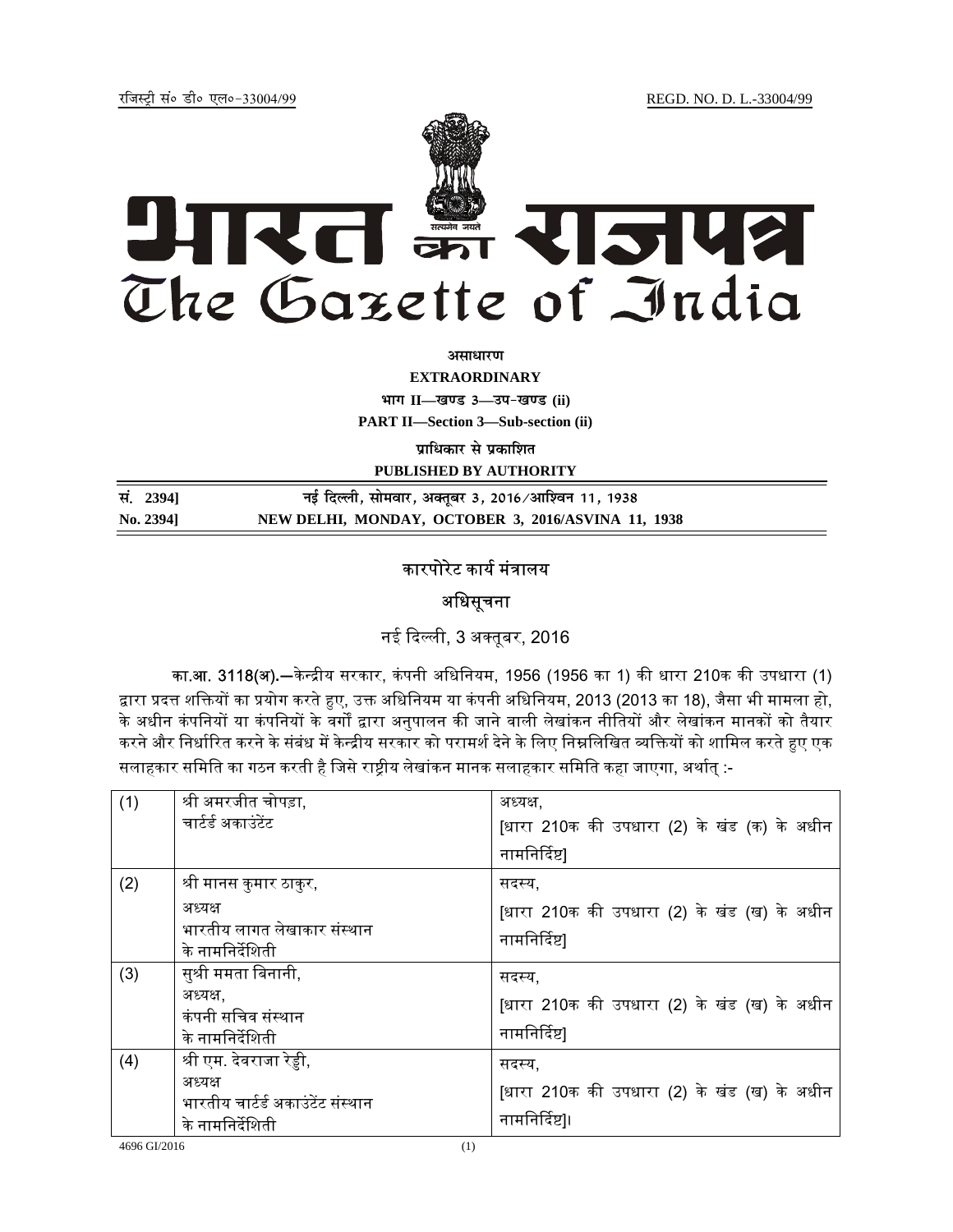| (5)  | संयुक्त सचिव,                                    | सदस्य,                                       |
|------|--------------------------------------------------|----------------------------------------------|
|      | कारपोरेट कार्य मंत्रालय                          | [धारा 210क की उपधारा (2) के खंड (ग) के अधीन  |
|      |                                                  | नामनिर्दिष्ट                                 |
| (6)  | श्री सुदर्शन सेन,                                | सदस्य,                                       |
|      | प्रभारी प्रमुख महाप्रबंधक,                       | [धारा 210क की उपधारा (2) के खंड (घ) के अधीन  |
|      | भारतीय रिजर्व बैंक के नामनिर्देशिती              | नामनिर्दिष्ट                                 |
| (7)  | महानिदेशक (वाणिज्यिक),                           | सदस्य,                                       |
|      | भारतीय नियंत्रक एवं महालेखापरीक्षक के            | [धारा 210क की उपधारा (2) के खंड (ड.) के अधीन |
|      | नामनिर्दिशिती                                    | नामनिर्दिष्ट                                 |
| (8)  | डा. संजीव सिंघल,                                 | सदस्य,                                       |
|      | पूर्व एसोसिएट प्रोफेसर,                          | [धारा 210क की उपधारा (2) के खंड (च) के अधीन  |
|      | फोर स्कूल ऑफ मैनेजमेंट                           | नामनिर्दिष्ट]।                               |
| (9)  | संयुक्त सचिव, टीपीएल-II                          | सदस्य.                                       |
|      | केन्द्रीय प्रत्यक्ष कर बोर्ड के नामनिर्देशिती    | [धारा 210क की उपधारा (2) के खंड (छ) के अधीन  |
|      |                                                  | नामनिर्दिष्टा                                |
| (10) | श्री दीपांकर चटर्जी,                             | सदस्य.                                       |
|      | भारतीय उद्योग संघ                                | [धारा 210क की उपधारा (2) के खंड (ज) के अधीन  |
|      | के नामनिर्देशिती                                 | नामनिर्दिष्ट]।                               |
| (11) | श्री सुशील अग्रवाल                               | सदस्य,                                       |
|      | भारतीय वाणिज्य एवं उद्योग मंडल के                | [धारा 210क की उपधारा (2) के खंड (ज) के अधीन  |
|      | नामनिर्देशिती                                    | नामनिर्दिष्ट]।                               |
| (12) | डा. अशोक हल्दिया,                                | सदस्य,                                       |
|      | भारतीय वाणिज्य एवं उद्योग सहयोगी मंडल के         | [धारा 210क की उपधारा (2) के खंड (ज) के अधीन  |
|      | नामनिर्देशिती                                    | नामनिर्दिष्ट                                 |
| (13) | कार्यकारी निदेशक,                                | सदस्य.                                       |
|      | विनिमय<br>भारतीय प्रतिभूति<br>बोर्ड<br>एवं<br>के | [धारा 210क की उपधारा (2) के खंड (झ) के अधीन  |
|      | नामनिर्देशिती                                    |                                              |
|      |                                                  | नामनिर्दिष्ट]                                |

2. अध्यक्ष और सदस्य राजपत्र में इस अधिसूचना के प्रकाशन की तारीख से एक वर्ष की अवधि के लिए या कंपनी अधिनियम, 2013 (2013 का 18) की धारा 132 के अधीन राष्ट्रीय वित्तीय रिपोर्टिंग प्राधिकरण का गठन होने तक, इनमें से जो पहले हो, अपने पद पर बने रहेंगे।

3. उक्त अधिसूचना राजपत्र में प्रकाशन की तारीख को प्रवृत्त होगी।

[फा. सं. 1/5/2001-सीएल-V (पार्ट-VI)]

अमरदीप सिंह भाटिया, संयुक्त सचिव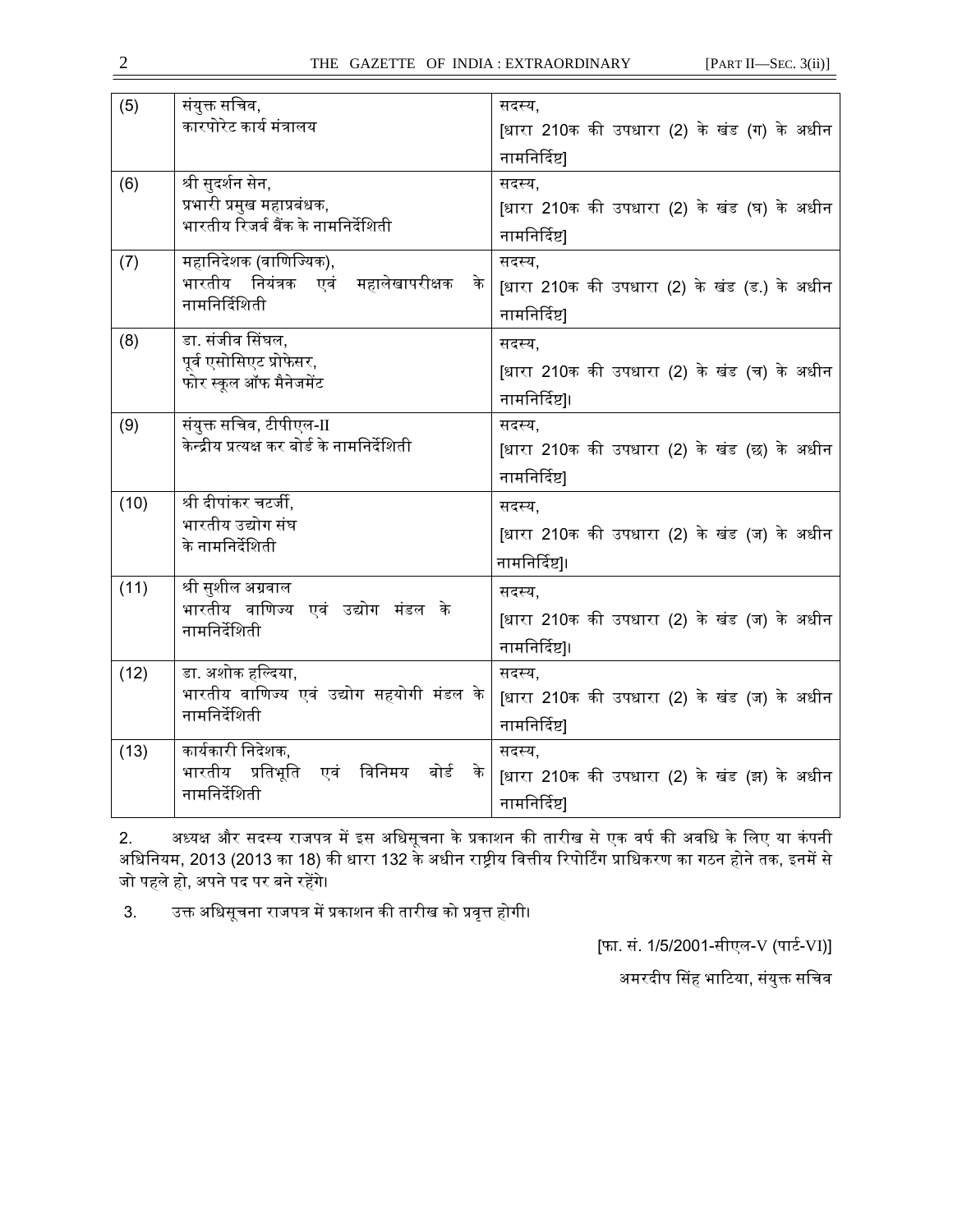### **MINISTRY OF CORPORATE AFFAIRS**

### **NOTIFICATION**

#### New Delhi, the 3rd October, 2016

**S.O. 3118(E).—**In exercise of the powers conferred by sub-section (1) of section 210A of the Companies Act, 1956, (1 of 1956), the Central Government hereby constitutes an Advisory Committee to be called the National Advisory Committee on Accounting Standards, consisting of the following persons, to advise the Central Government on the formulation and laying down of accounting policies and accounting standards for adoption by companies or class of companies under the said Act or the Companies Act, 2013 (18 of 2013) as the case may be, namely:-

- (1) Shri Amarjit Chopra, Chairperson,
- (2) Shri Manas Kumar Thakur, Member, Member, President, Nominee of the Institute of Cost [nominated under clause (b) of Accountants of India sub-section (2) of section 210A]
- (3) Ms. Mamta Binani, Member, Member, Member, Member, Member, Member, Member, Member, Member, Member, Member, Member, Member, Member, Member, Member, Member, Member, Member, Member, Member, Member, Member, Member, Member, President, Nominee of the Institute of Company [nominated under clause (b) of Secretaries of India sub-section (2) of section 210A]
- (4) Shri M. Devaraja Reddy, President, Member, Nominee of the Institute of Chartered [nominated under clause (b) of Accountants of India sub-section (2) of section 210A]
- (5) Joint Secretary, Member,
- (6) Shri Sudarshan Sen, Chief Member, General Manager-in-Charge, **Exercise 2** [nominated under clause (d) of Nominee of the Reserve Bank of India sub-section (2) of section 210A]
- (7) Director General (Commercial), Member, Nominee of Comptroller and Auditor- [nominated under clause (e) of General of India sub-section (2) of section 210A]
- (8) Dr. Sanjeev Singhal, Member,
- (9) Joint Secretary, TPL-II, Member, Nominee of the Central Board of [nominated under clause (g) of [nominated under clause (g) of Direct Taxes sub-section (2) of section 210A]
- (10) Shri Dipankar Chatterji, Member, Nominee of the Confederation of Indian [nominated under clause (h) of Industry sub-section (2) of section 210A]

Chartered Accountant [nominated under clause (a) of sub-section (2) of section 210A]

Ministry of Corporate Affairs [nominated under clause (c) of sub-section (2) of section 210A]

Former Associate Professor, [nominated under clause (f) of FORE School of Management sub-section (2) of section 210A]